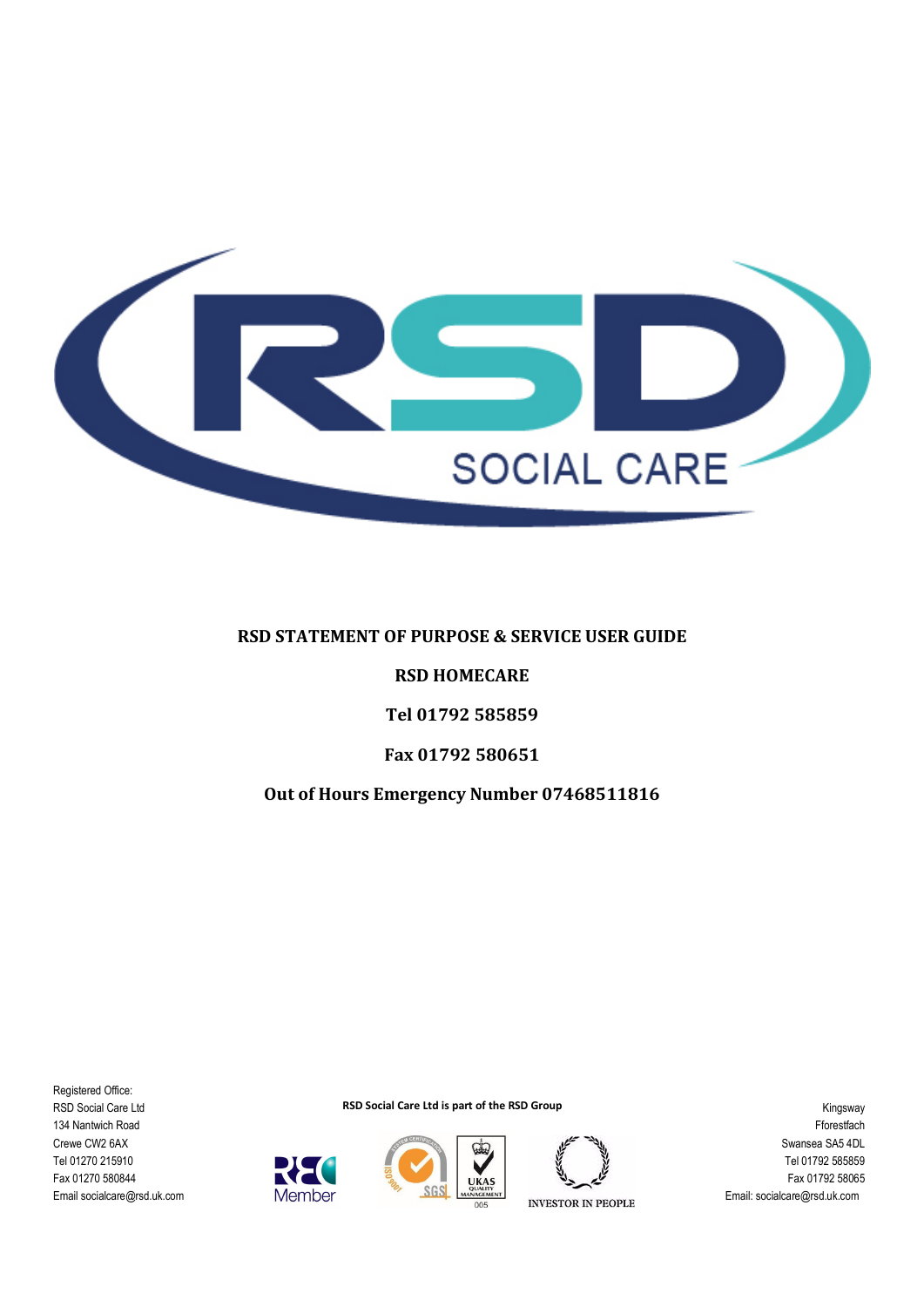## **RSD HOMECARE**

Kingsway Swansea West Industrial Park Fforestfach Swansea SA5 4DL Tel: 01792 585859 Website www.rsdhomecare.co.uk **OFFICE OPENING TIMES**  Monday to Thursday 08:30 - 16:30 Friday 08:30 – 16:00 **REGISTERED MANAGER** 

Christian Heinrich

## **LOCAL AUTHORITY**

Swansea

### **CONTACT NAME**

Ms Liz Baglow

## **CONTACT DETAILS**

Ms Liz Baglow, Contract Manager, Social Services, Civic Centre, 36 Orchard Street Swansea, 01792 360600

# **Care & Social Services Inspectorate Wales**

**Inspector**  Marie Sterling CSSIW, South West Wales Regional Office, Government Buildings, Picton Terrace Carmarthen, SA31 3BT Tel: (0300 ) 7900 126 Email: cssiw.southwest@wales.gsi.gov.uk Web site: www.cssiw.org.uk

Registered Office: RSD Social Care Ltd 134 Nantwich Road Crewe CW2 6AX Tel 01270 215910 Fax 01270 580844 Email socialcare@rsd.uk.com







**RSD Social Care Ltd is part of the RSD Group** 

**INVESTOR IN PEOPLE**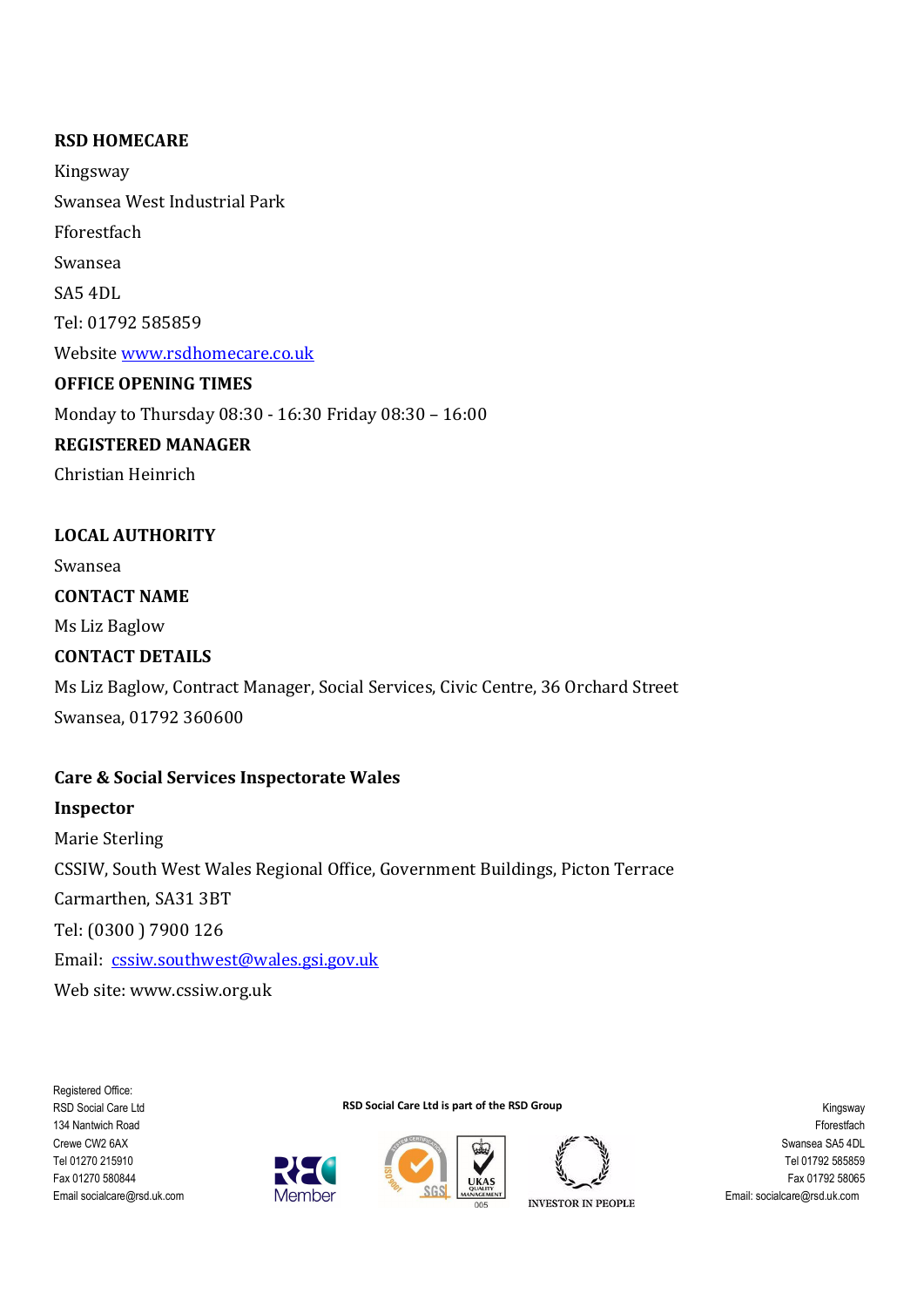#### **INTRODUCTION**

This guide is to give you information about the service you receive from RSD Homecare and it is our aim to make sure that you receive the best service possible.

We hope that you will be happy with the service we provide to you.

We always welcome any comments you may have.

Please contact your local office for if you have any questions, concerns or comments about any aspect of the service you are receiving from RSD Homecare.

If you would like to make a complaint, please contact your local office in the first instance. For further details of how to make a complaint, please see the 'complaints, comments and compliments' section in this guide.

## **Domiciliary Agency Statement of Purpose**

The Registered provider RSD Social Care Ltd &" Responsible Individual", Ian Bailey, are committed to meet all its customers' requirements and the main quality objective is to provide a service that gives total customer satisfaction and exceeds customer expectations and to continually improve its processes and Quality Management System (QMS).

The Registered Manager is Mr. Christian Heinrich, RSD Social Care Ltd, Kingsway, Fforestfach, Swansea. SA5 4DL and the registered nurses agency manager is also Mr Christian Heinrich, RSD Social Care Ltd, Kingsway, Fforestfach, Swansea. SA5 4DL

The nature of the services provided includes but is not limited to the supply of Nurses, Social Workers, Care Officers, Support Workers and Care Assistants throughout South Wales.

**RSD Social Care Ltd is part of the RSD Group** 

We currently Supply trained and experienced carers for the following categories of service user

Adults (aged 18yrs and above) who have a learning disability

Adults (aged 18yrs and above) who have Mental Health disabilities

Adults (aged 18yrs and above) who have a physical disability

Adults (aged 18yrs and above) who have sensory loss / impairment

Older people personal care

Older person personal care (Mental Infirmity)

We currently provide between 1000-1250hrs of care per week

Registered Office: RSD Social Care Ltd 134 Nantwich Road Crewe CW2 6AX Tel 01270 215910 Fax 01270 580844 Email socialcare@rsd.uk.com







**INVESTOR IN PEOPLE**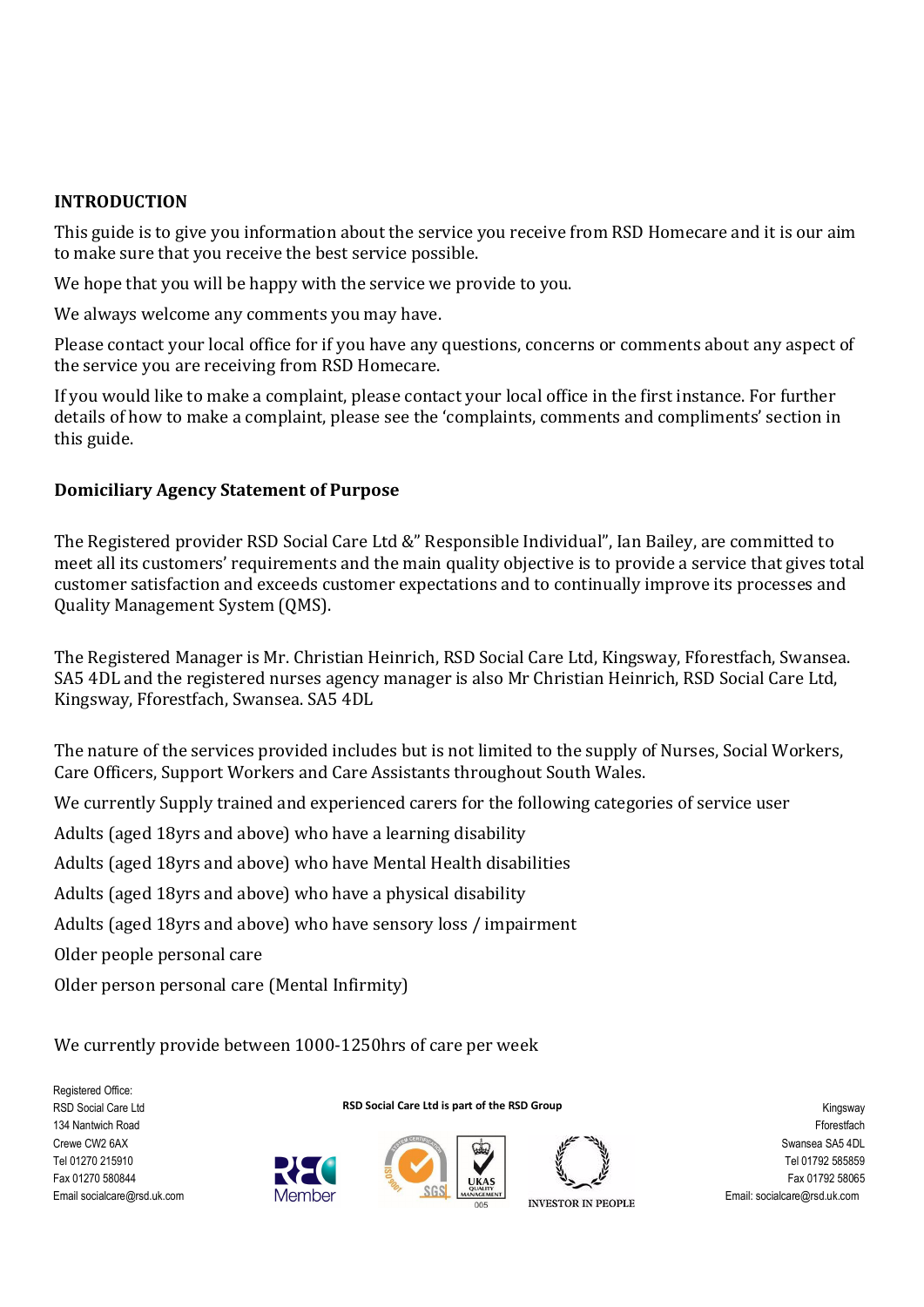The company is committed to the continual personal training and development of its staff in order that it achieves its key business objectives. This will be achieved through managers and key personnel being pro-active in a day to day training, through mentoring, role providing help, support and guidance to their team.

All staff will ensure that services are provided to the service user's satisfaction and are suitable for the purpose for which they are intended. Complaints by service users will be processed through the appropriate procedure. See Domiciliary Care Agency User's Guide-Policies and Procedures.

The directors are committed to the continual mentored training and development of staff in line with the organisation's overall aim of improving efficiency, market penetration and in-house development

All staff are aware of the company's philosophy of transparency, integrity and fairness in all its dealings and this guides the work of all staff.

Staff understand their own role and their inter-relation of roles within the company giving a good understanding of the contribution each makes to the organisation.

It is considered a condition of employment that the terms set out within this mission statement are understood, implemented and maintained by all personnel irrespective of their role within the company.

## **CODE OF VALUES** - We believe that

- Everybody should be treated with integrity, dignity and respect
- All our staff must genuinely care about people and be transparent in their approach.
- Everybody has a right to remain in their own home if they want to
- We are always open to suggestions to how we are able to improve on our services
- Teamwork is likely to achieve greater results than individuals working on their own
- Everyone associated with RSD Homecare should be treated in a fair and friendly way
- The care of our Service Users is our most important aim

Member

**RSD Social Care Ltd is part of the RSD Group** 





**INVESTOR IN PEOPLE**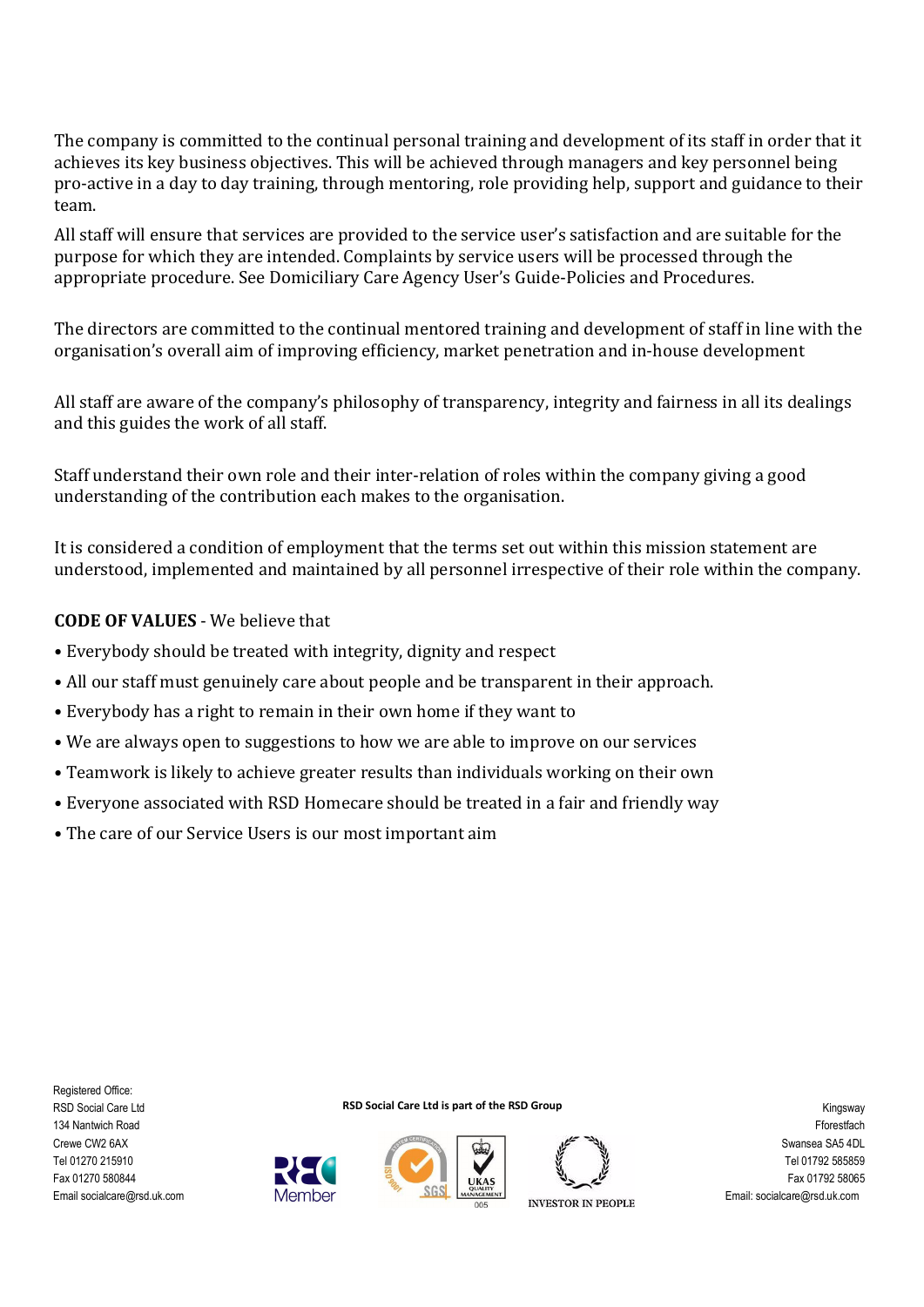# **PRINCIPLES FOR YOUR HOME CARE AND SUPPORT**

You have the right:

• To have care and support provided which is appropriate to your needs. To be supported by staff who are suitable for the job and who provide care in a friendly and respectful manner

- To be treated as an individual, and to make your own decisions on matters which affect you
- To participate as fully as possible in developing your support/care plan
- To request a review of your support/care at any time
- To remain living in your own home if that is your wish
- To decide who will and who will not enter your home
- To have privacy for yourself, your belongings and your affairs
- To be listened to at all times and to have your thoughts, opinions and attitudes respected and considered
- To have your values, beliefs and chosen lifestyles respected at all times
- To have your personal dignity respected at all times
- To be encouraged to be as independent as possible
- To be allowed to take risks and to live a lifestyle which is geared to your personal choice and preference
- Not to be discriminated against for any reason such as race, age, colour, religion, sexual orientation, physical and financial circumstances and to have all such needs respected and accepted
- To have access to friends, relatives, anyone who is important to you and to be assisted, where necessary in making such arrangements
- To have access to personal files and information held about you
- To have access to a formal complaints process and to be represented by a relative/friend/advisor
- To have access to an interpreter or interpreting service if required

Member

# **HOW ARE SERVICES ARRANGED?**

When we receive a referral or a request to provide services from either an individual or an organisation, we record all details and arrange a visit. The first visit is to meet with you and find out what help you may need. Then, if you are happy for us to support you, we will assess your needs which will involve asking you questions about the kind of help you may need. These details will then be written into your support/care plan. We will give you a copy of your support/care plan as well as your needs assessment and risk management plan. We will then match you with Care/Support Workers who have the skills, training and experience to meet your needs. The Field Care Supervisor/Care Manager will introduce your Care/Support Worker(s) to you and we will start to support you at your chosen commencement date

Registered Office: RSD Social Care Ltd 134 Nantwich Road Crewe CW2 6AX Tel 01270 215910 Fax 01270 580844 Email socialcare@rsd.uk.com

**RSD Social Care Ltd is part of the RSD Group** 





**INVESTOR IN PEOPLE**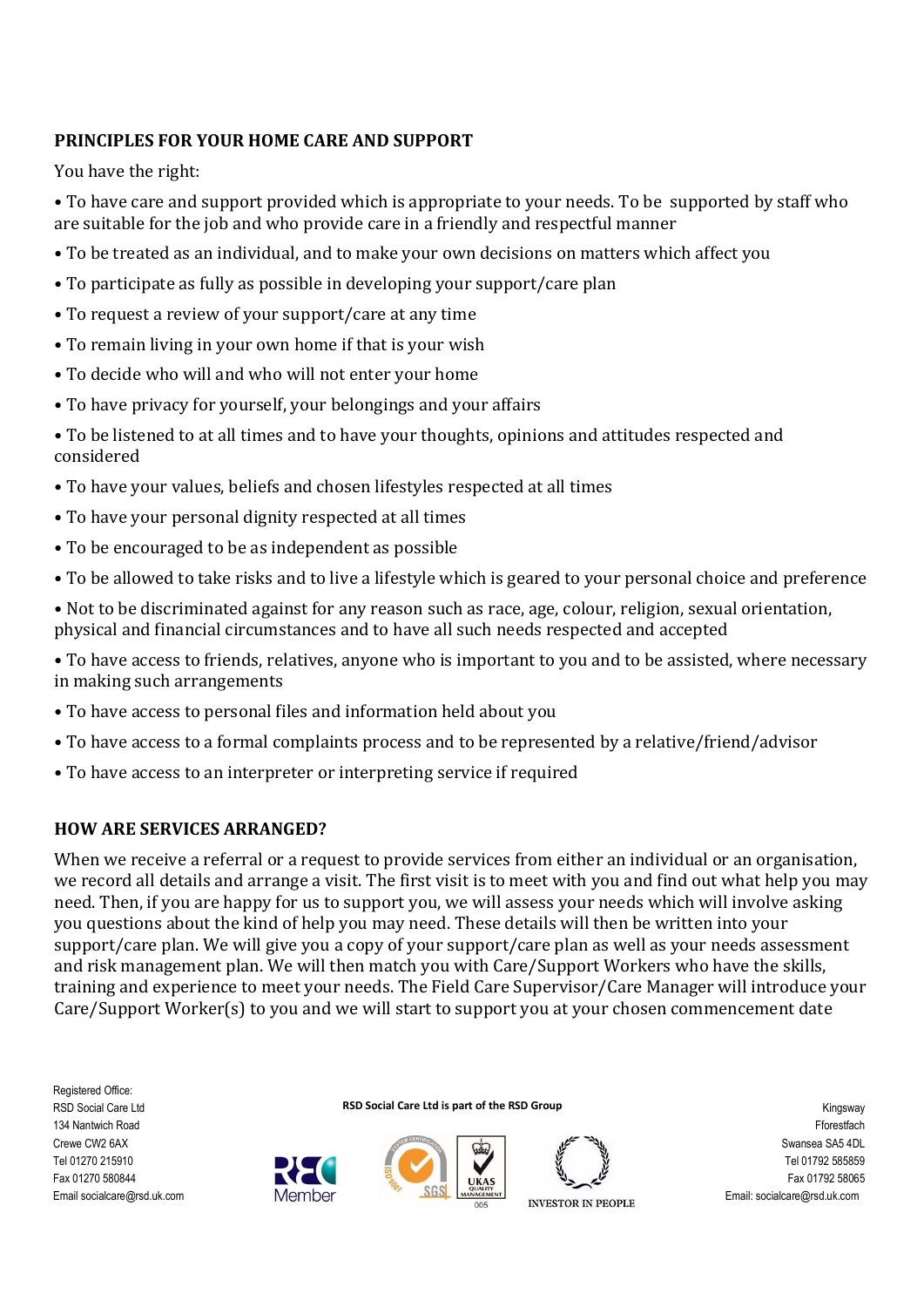# **WHAT IF MY CARE/SUPPORT WORKER CAN'T ATTEND?**

If your regular Care/Support Worker is unable to attend for any reason, we will let you know as soon as we can and let you know who will be visiting instead. We make every effort to ensure that your services are not disrupted and also to keep the number of Care/Support Workers known to you to a minimum. If your Care/Support Worker leaves our employment we will discuss with you the provision of an alternative Care/Support Worker.

Sometimes, we may need to introduce a new Care/Support Worker, because your regular Care/Support Worker maybe on holiday or off sick.

We maintain a register of fully trained Care/Support Workers who are qualified to cover for your Care/Support Worker at these times.

# **WHAT IF MY CARE/SUPPORT WORKER DOES NOT ARRIVE?**

We will do our utmost to ensure your support worker will attend:

- 1. We conduct handovers to the on call staff member both morning and evening.
- 2. Every Friday office staff contact all staff working at the weekend to confirm

their shifts for the weekend.

3. All staff are aware of the on call system and its purpose. In addition on call staff are asked to contact staff at random to spot check that work is going to plan.

4. We will inform you if your care worker is running later due to unforeseen circumstances such as traffic jams etc.

5. If your Care/Support Worker does not arrive at your home at the time expected: Please allow at least 15 minutes and then call the local office or the 'out of hours' telephone number. **07825664991**

It is our responsibility to ensure a care/ support worker arrives however we do appreciate your assistance in this matter.

# **WHAT CAN CARE/SUPPORT WORKERS DO?**

Care/Support Workers may support you with the following

- Assistance to get up
- Shopping
- Help with bathing
- Meal preparation
- Domestic cleaning
- Social support and companionship
- Assisting with prescribed Creams only

Registered Office: RSD Social Care Ltd 134 Nantwich Road Crewe CW2 6AX Tel 01270 215910 Fax 01270 580844 Email socialcare@rsd.uk.com





**RSD Social Care Ltd is part of the RSD Group** 

**INVESTOR IN PEOPLE**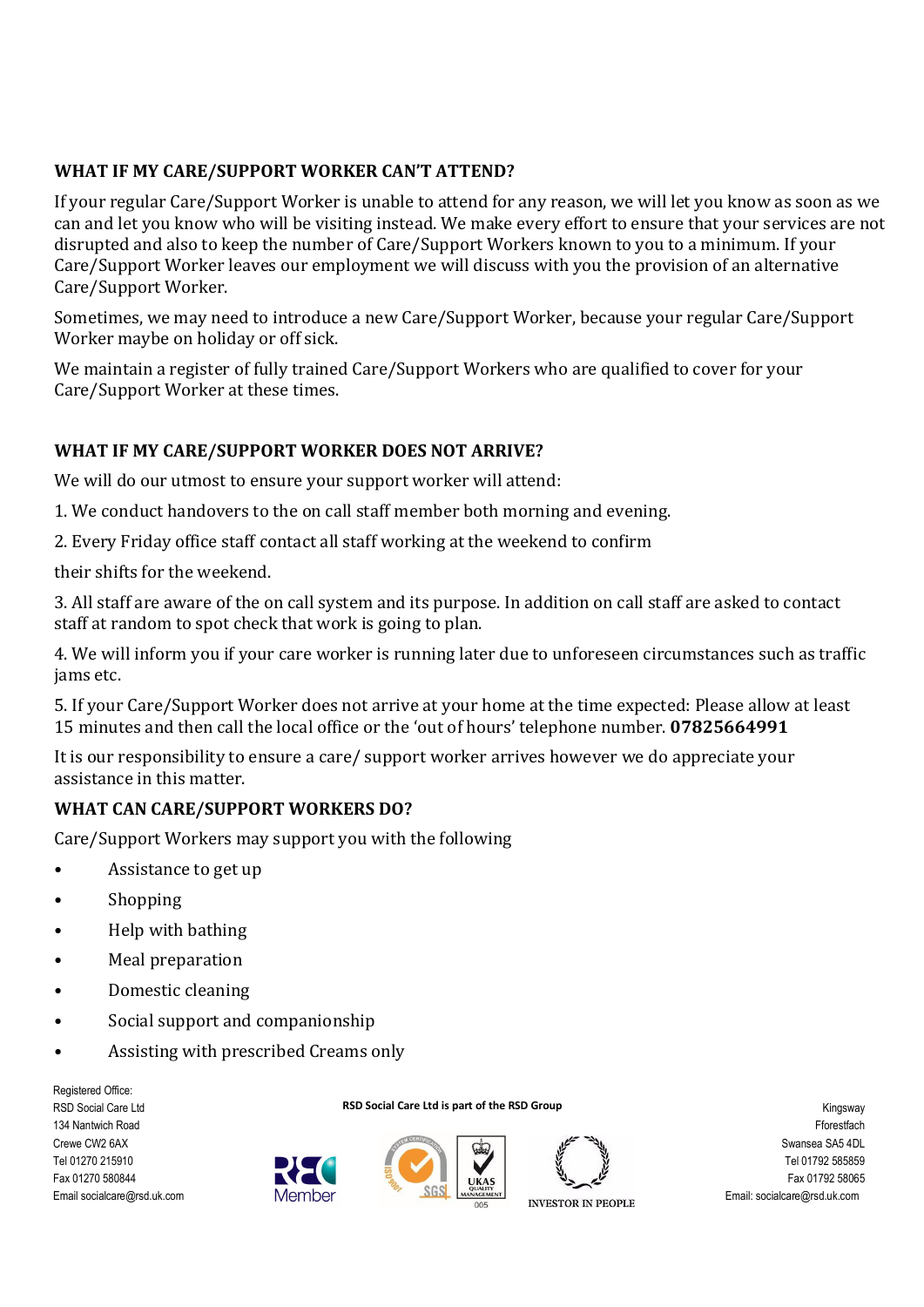# **Care/Support Workers may not support you with the following these include:**

- Cutting toenails
- Administering controlled medication
- Giving injections

If there is something that we cannot help you with, we will endeavour to advise you of someone who can.

## **POSSIBLE WITHDRAWAL OF SERVICE**

If it ever becomes necessary to withdraw a service from you, we will tell you first that this is going to happen and the reason why. We will also discuss this decision with anyone who is involved in your care.

The reasons for withdrawing a service from you may include:

- Because of a serious health and safety risk
- The services being provided are insufficient to meet your needs
- Non-payment of invoices (if self-funding).

We will give as much notice as is practicably possible

## **CHARGES AND PAYMENT**

If your care is determined by Social Services, who will calculate any contributions towards the cost of your care and will explain to you how the charges will be collected. If you are paying for your own care, we will provide you with the scale of charges, at your initial visit, before your Care/Support package commences. Terms and Conditions of service are included in your Service User contract that you will be required to sign.

# **TIMESHEETS**

At the completion of each visit, your Care/Support Worker will ask: you to sign a timesheet (unless your local authority has alternative arrangements).

Please check that the start and finish times are correct.

Member

If you are not able to sign yourself, we may agree in advance for a representative to sign on your behalf. If you do not have a representative to sign for you we will make alternative arrangements with you or the person paying for your care services. If a Call Monitoring system is running in your area, you won't be required to sign a timesheet.

Registered Office: RSD Social Care Ltd 134 Nantwich Road Crewe CW2 6AX Tel 01270 215910 Fax 01270 580844 Email socialcare@rsd.uk.com







**INVESTOR IN PEOPLE**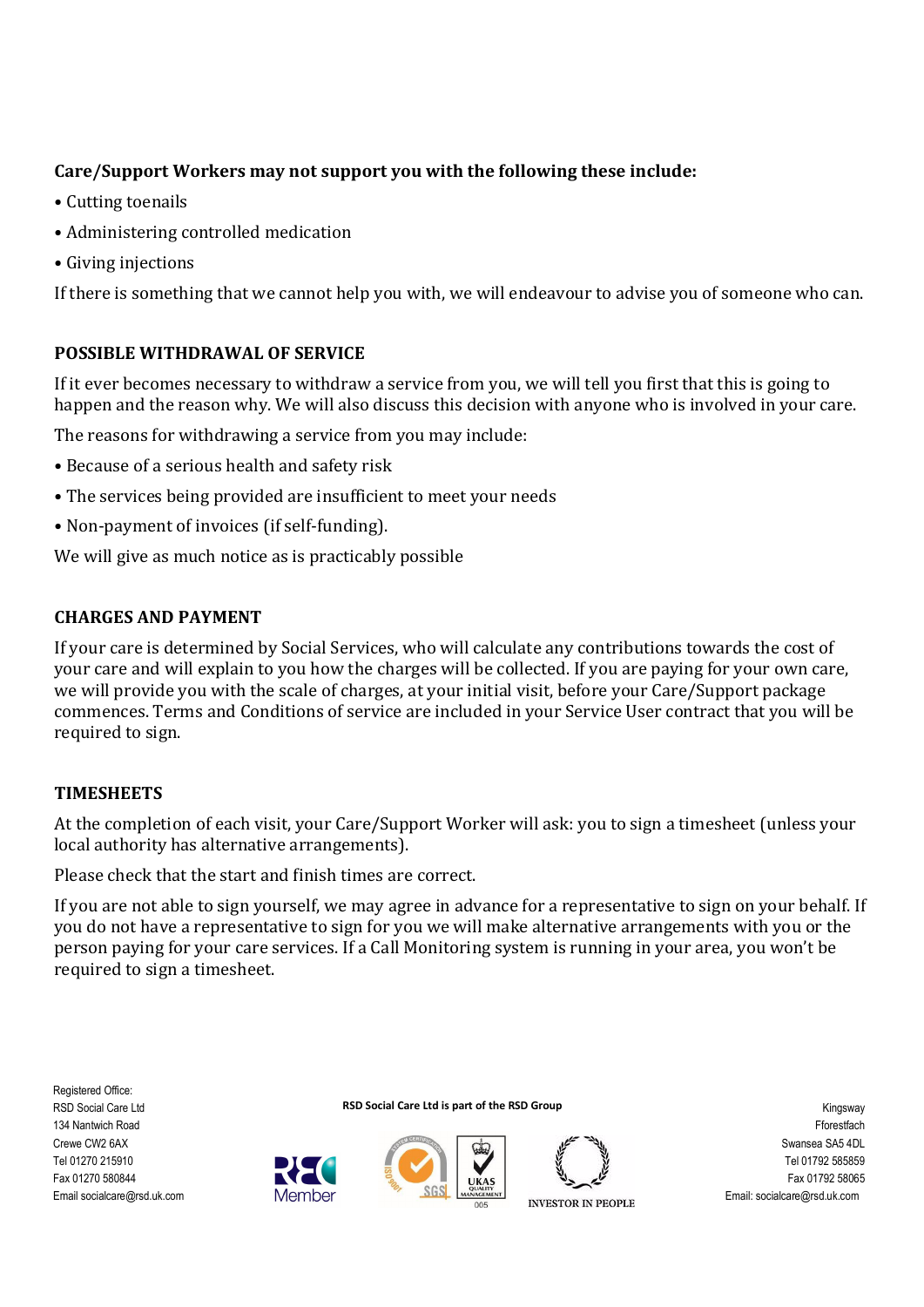### **INSURANCE**

RSD Homecare has public liability and employer's liability insurance in accordance with statutory requirements. Full details can be obtained from your local office.

Please note that we cannot be responsible for any loss, damage and breakages to your property. We recommend that you have your own insurance for your property and contents.

### **ELECTRICAL APPLIANCES**

You have responsibility to make sure that all electrical goods in your home are safe and meet current safety standards. RSD Homecare staff are not responsible for the safety of the fixtures and fittings in your home. If any member of staff has any concerns about the safety of an electrical appliance, they may refuse to use it and advise you to have it replaced or repaired.

## **STAFFING STRUCTURE**

### **Responsible Individual is Mr Ian Bailey**

### **Registered Manager is Christian Heinrich**

Each RSD Homecare office has:

- A Care Manager/Branch Manager who is responsible for the day-to day management of the service
- Care Co-ordinators who are responsible for maintaining and distributing the roster of services to be provided and are responsible for the monitoring of service provision and the supervision of Care/Support Workers
- Senior Care Workers who are responsible for the collection of pro-formers and assisting in the quality monitoring process.
- Care/Support Workers who deliver the service to you, the Service User

Member

#### **RSD HOMECARE POLICIES AND PROCEDURES**

RSD Homecare has a full set of policies and procedures, which ensure the delivery of quality care services. A complete set of our policies and procedures can be seen at our offices and we can make alternative arrangements for you to see them if you wish.







**INVESTOR IN PEOPLE**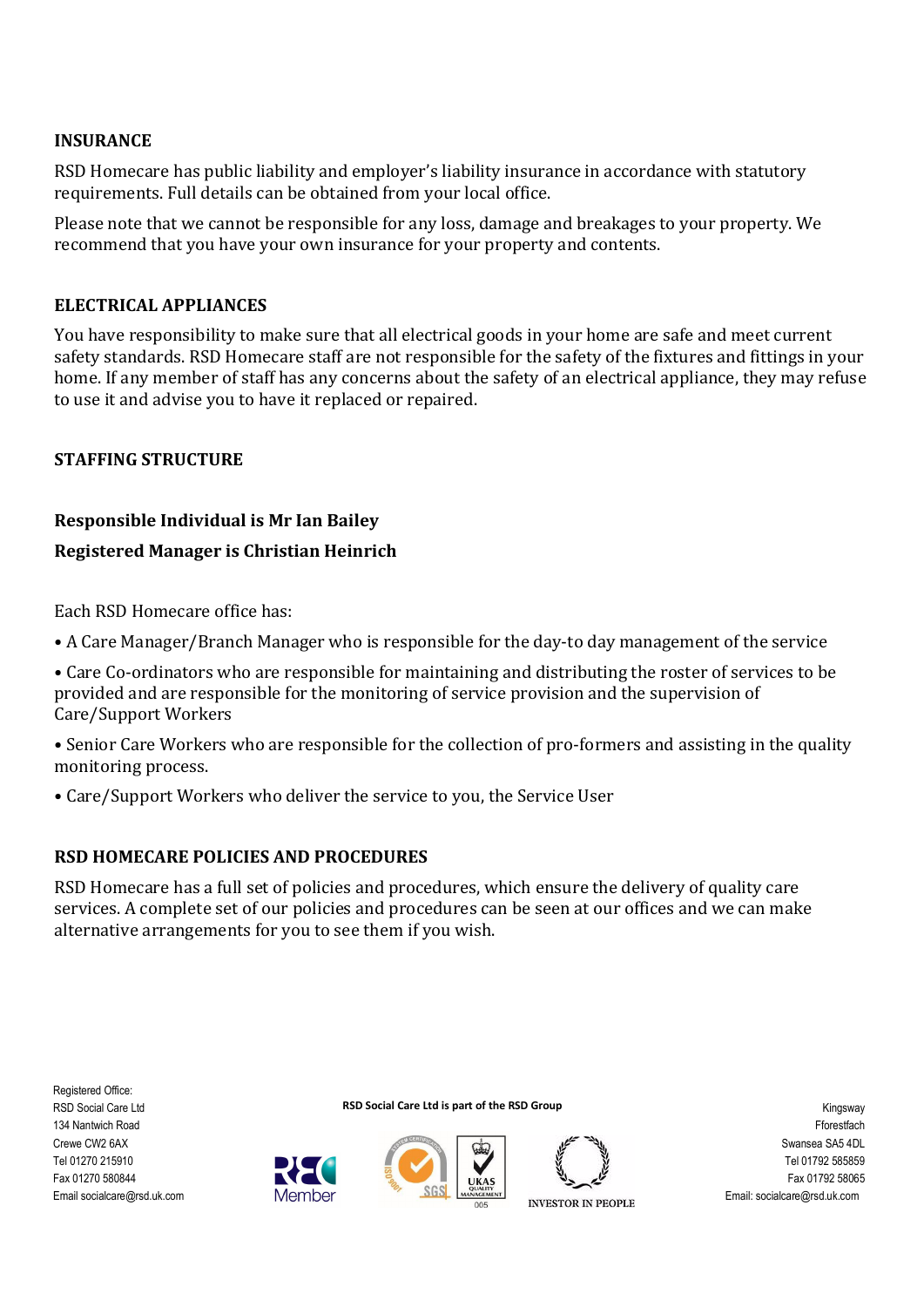## **WHERE WE PROVIDE SERVICES**

We provide services to people in a variety of settings, which include

- Your own home
- Sheltered Housing Units
- Extra Care Housing Schemes
- Day Centres
- Care Homes

## **Depending on the service you require and our staffing in your area, RSD is able to provide its services throughout South Wales**

## **DISCOVERY OF ABUSE OR SUSPECTED ABUSE**

If you think that you are being abused in any way, by any person, or are worried that someone you know may be being abused, please let us know on 01792 585859. All our staff are required to report any incidents of mal practice which may affect your health, safety or welfare.

## **COMMENTS, COMPLIMENTS AND COMPLAINTS**

If you wish to complain or make any comment about the service you are receiving from RSD Homecare, please contact your local office. Complaints, comments and compliments can be made in person, in writing or by telephone. Your local office address and telephone number is listed at the front page of this guide.

When you make a complaint, we will need to know:

- What happened?
- Where and when it happened
- Who was involved?
- What your expectations are or what you would like to happen?

Member

Registered Office: RSD Social Care Ltd 134 Nantwich Road Crewe CW2 6AX Tel 01270 215910 Fax 01270 580844 Email socialcare@rsd.uk.com







**INVESTOR IN PEOPLE**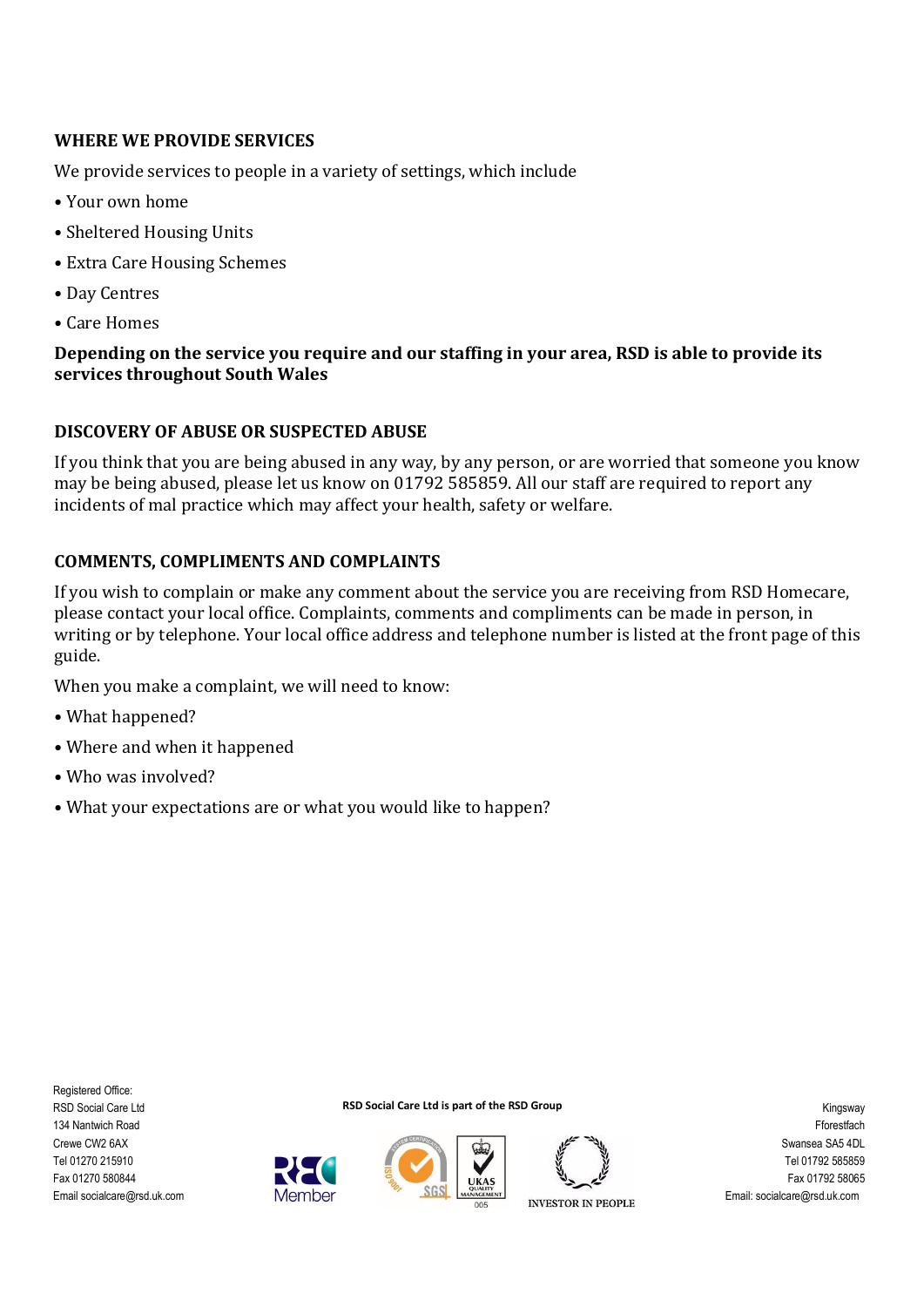# **Who can help?**

If you feel unhappy about making the complaint yourself and you do not know someone who is prepared to talk to us on your behalf, we will be pleased to find someone from an independent organisation to act as an advocate for you. You may wish to ask a friend or relative to support you wit writing and recording the complaint on your behalf.

If your service is paid for by Social Services, you may wish to use their complaints procedure, in addition to our procedure.

After making a complaint — what you can expect:

- Your complaint will be taken seriously and thoroughly investigated
- You will receive a written acknowledgement of your complaint within two working days
- If your complaint is not resolved within a week, you will be regularly advised how your complaint is progressing
- RSD will acknowledge the details of the complaint with the complainant within 3 days of receiving it
- All investigations will be recorded and any action to be taken wil be discussed and agreed with you, where appropriate
- We will compose a written response within 14 days only to be extended up to 28 days with agreement
- When your complaint has been fully investigated, you will receive a letter stating the outcome and action taken as a result of your complaint

If you are not satisfied with any action taken about your complaint you can Contact the local office of the Government Regulators or the CSSIW. You can find their contact details at the front of your guide.

## **CONFIDENTIALITY**

RSD Homecare has a commitment to keeping in confidence any information we hold about you or any information that you choose to tell us. We have a Confidentiality Policy, which all members of staff must follow at all times. All workers must not tell anyone outside the service any information about anything they have seen, heard or read in connection with their providing a service to you. However, there may be occasions when a Care/Support Worker or other RSD Homecare employee believes that to withhold information about you may affect your safety or well being.

Registered Office: RSD Social Care Ltd 134 Nantwich Road Crewe CW2 6AX Tel 01270 215910 Fax 01270 580844 Email socialcare@rsd.uk.com

**RSD Social Care Ltd is part of the RSD Group** 



Member



**INVESTOR IN PEOPLE**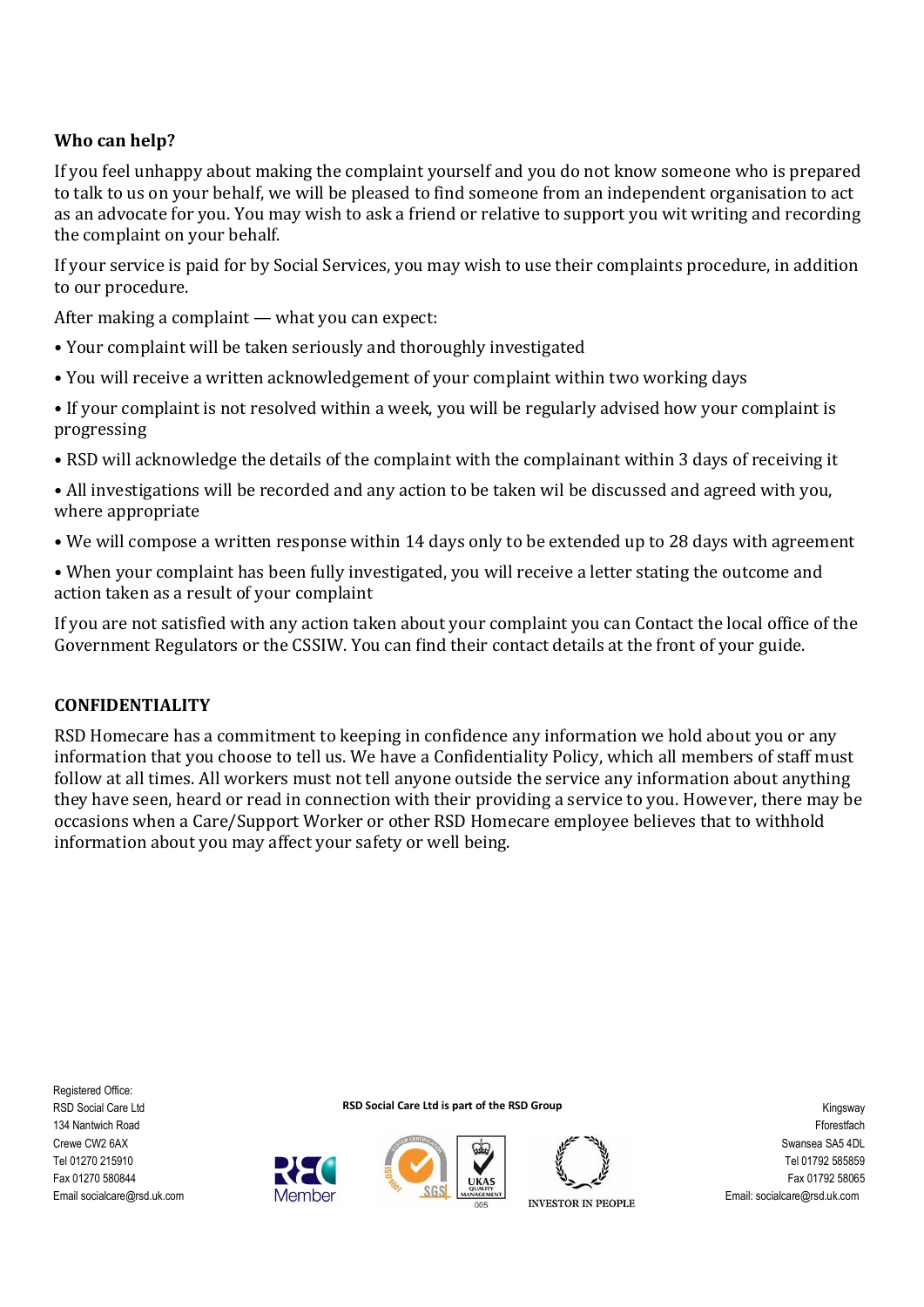# **QUALITY ASSURANCE**

All our services are monitored to make sure that they are safe and meet our statutory obligations.

To ensure our service meets the required Regulations we are regularly inspected by the Care and Social Services Inspectorate Wales (CSSIW).

- All our staff receive regular supervision
- Your Care/Support plan will be completed with you and will reflect your particular needs
- A Field Care Supervisor/Care Manager will visit you regularly to make sure that your needs are being met and that you are happy' with the service
- RSD Homecare will regularly obtain feedback from Service Users to ensure that these quality standards are being achieved

• This feedback will be fed into an Annual Quality Care Review of our services which is available to all Service Users & CSSIW

## **HEALTH AND SAFETY**

RSD Homecare has a responsibility to make sure that you are safe and protected at all times. All our Care/Support Workers carry an identity badge, which contains their photograph and the details of our office. You should not allow entry to your home to anyone claiming to be from RSD Homecare who is not able to produce a RSD Homecare identity badge

## **RISK ASSESSMENT**

On our first/second visit, we will do a risk assessment. This will involve asking you questions about your personal needs and will include questions about your mobility, medication, and your general safety within your home. This assessment will be agreed with you and any actions required will be detailed in your Risk Management Plan. It is very important that you tell us about any potential risk or change in circumstances that may affect your health and safety or the health and safety of our workers.

## **FINANCIAL TRANSACTIONS**

Any money given or received, must be entered, agreed and signed by both you and your Care/Support Worker using the financial transaction record sheet in your Information pack. Care/Support Workers cannot use their own credit cards when doing your shopping. Care/Support Workers are not permitted to have access to your PIN for the purpose of obtaining cash from automated cash dispensers, banks or post offices.

If your benefits are paid by direct payment transfer, we will need to agree alternative arrangements for collecting your money. All this information will be agreed with you and stated in your Care/Support plan.

Registered Office: RSD Social Care Ltd 134 Nantwich Road Crewe CW2 6AX Tel 01270 215910 Fax 01270 580844 Email socialcare@rsd.uk.com

**RSD Social Care Ltd is part of the RSD Group** 



Member



**INVESTOR IN PEOPLE**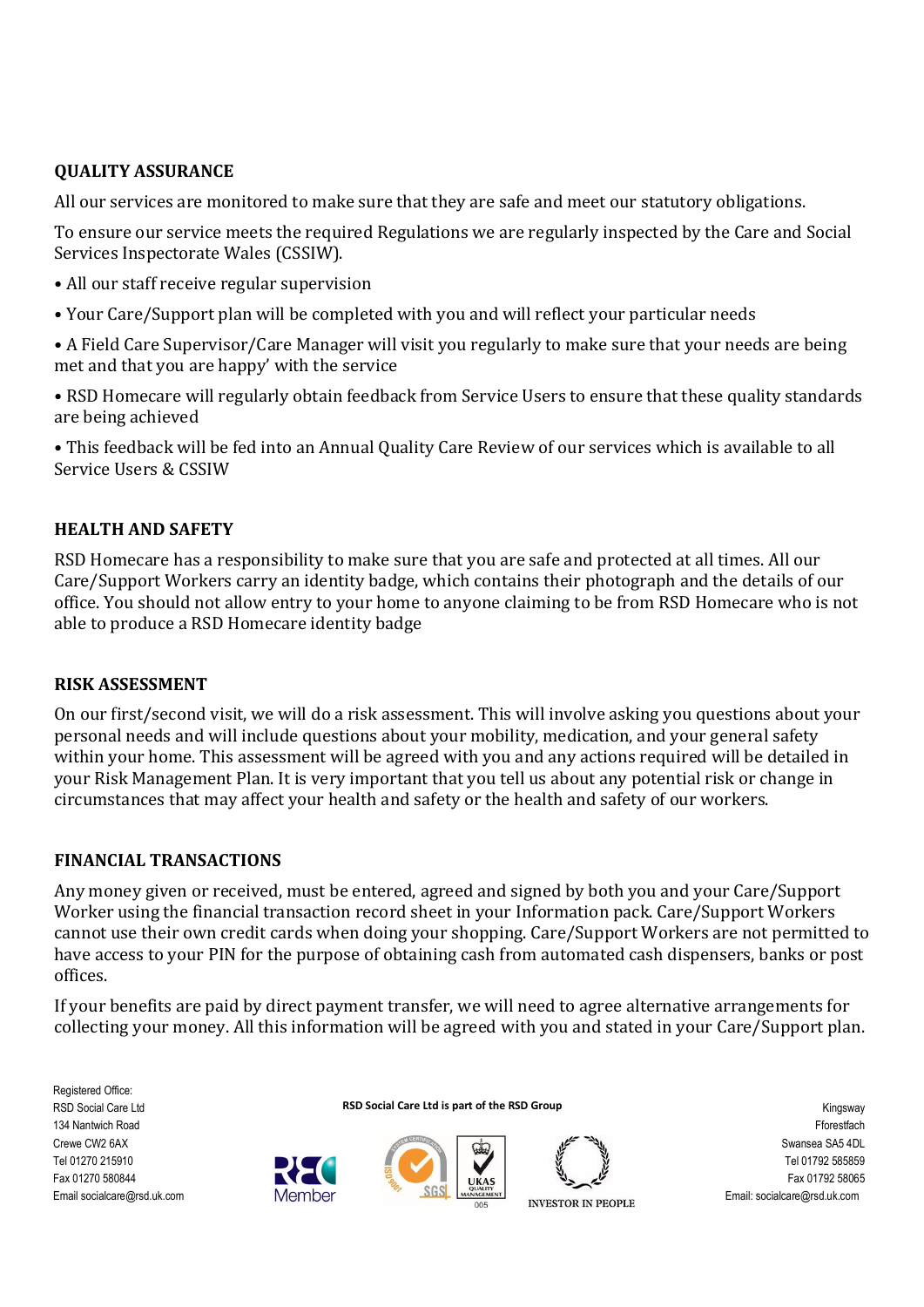## **GIFTS AND GRATUITIES**

RSD Homecare staff are not allowed to receive any gifts or money directly from Service Users. Staff are advised of RSD Homecare policy not to accept any gifts or money from Service Users.

### **MEDICATION**

Care/Support Workers may only assist with medication if this has been dispensed by your local pharmacy in a NOMAD Tray. For further details of what we can/cannot do for you regarding your medication, please ask RSD Homecare staff or ask to see our medication policy.

The overall responsibility for your medication will be with your General Practitioner/District Nurse/Health Professional.

### **NON-DISCRIMINATION**

RSD Homecare will expect you to be treated equally and fairly. Our staff are not permitted to actively discriminate on the grounds of ethnic origin, gender, religion, culture, age, sexual orientation, disability, financial status or political opinion. We will at all times take your individual cultural needs into consideration when developing your individual plan of care.

If you have any concerns regarding discrimination please contact us immediately and follow our complaints procedure.

#### **DATA PROTECTION**

In accordance with the Data Protection Act 1998, RSD Homecare operates policies and procedures which prohibit unauthorised access to, or disclosure of Service Users' personal information. You have the right of access to personal information held about you. If you wish to access any information please contact us.

Any personal data you provide is used by RSD Homecare to identify appropriate RSD Homecare Care/Support Workers and services. We may also use the data to conduct market research and to keep you informed of the latest social and healthcare developments, legislative changes and RSD Homecare initiatives by mail, telephone or email. If you do not wish to receive details of these, please tell us.

Personal data such as racial or ethnic origin, beliefs and health is for monitoring, Care/Support Worker selection and service provision purposes only. By signing these Terms of Business you are expressly permitting us to use this information in this way.

Registered Office: RSD Social Care Ltd 134 Nantwich Road Crewe CW2 6AX Tel 01270 215910 Fax 01270 580844 Email socialcare@rsd.uk.com





Member



**INVESTOR IN PEOPLE**